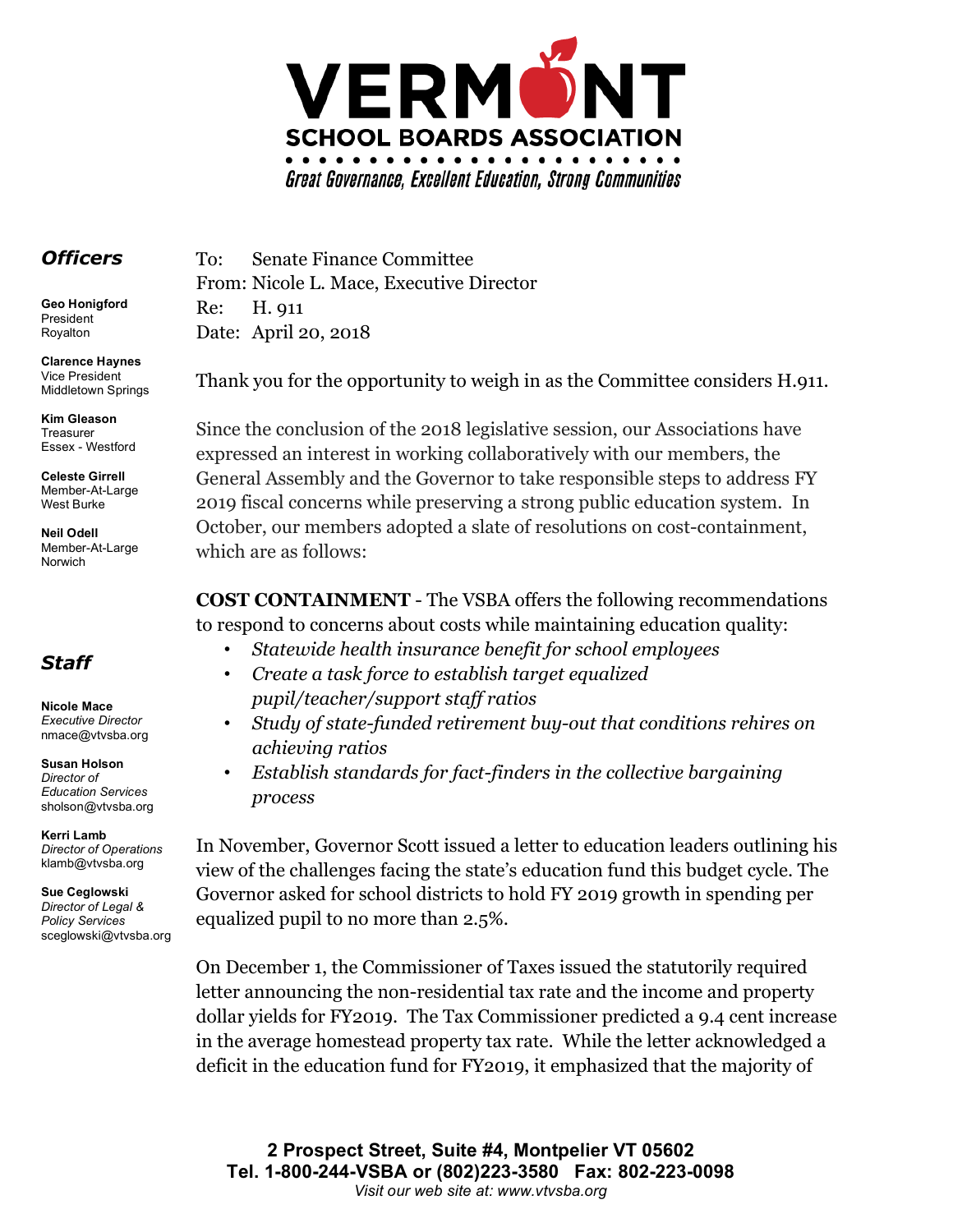the tax rate increase is due to school budgets and education spending at the local level.

School boards responded to the state's call for fiscal restraint. FY 2019 boardapproved budgets increased education spending per equalized pupil by less than 1%. Overall education spending growth is at 1.73%. This is an extraordinary accomplishment and one not replicated in state government.

Unfortunately, although budget growth is lower than the Governor's targets, statewide property tax rates are still expected to increase by roughly 5 cents in FY 2019. This is due to state policy decisions, including the use of one-time money and shifting teachers' retirement payments to the Education Fund. Even if education spending was level in FY 2019, we would still see a tax rate increase of between 3.5-4.5 cents.

School boards presented FY 2019 budgets to communities in the context of current law – which included an average tax increase of 5 cents – and 97% of school budgets were approved.

With respect to H.911, it is not clear what problem is solved by making these changes. It is not apparent that the proposal will respond to concerns about K-12 education costs – to the contrary, this bill could increase education spending in districts that have average per-pupil spending. These districts tend to be larger – Burlington, Rutland, Winooski, Brattleboro – and increases in spending in those districts could have a significant impact on the Education Fund over time.

Cost containment applied to high spending districts – which tend to be small, rural districts – will not lead to lower K-12 costs statewide. Many of our high spending districts pay tuition because they do not operate all grades, which makes the notion of cost-containment on those districts extremely problematic. We risk further eroding programming in some of our more vulnerable communities, while having little meaningful impact on Education Fund uses.

**If cost containment policies are going to have an impact on overall education spending growth, they need to apply to all districts, not just the handful of districts at the high end of education spending per pupil.**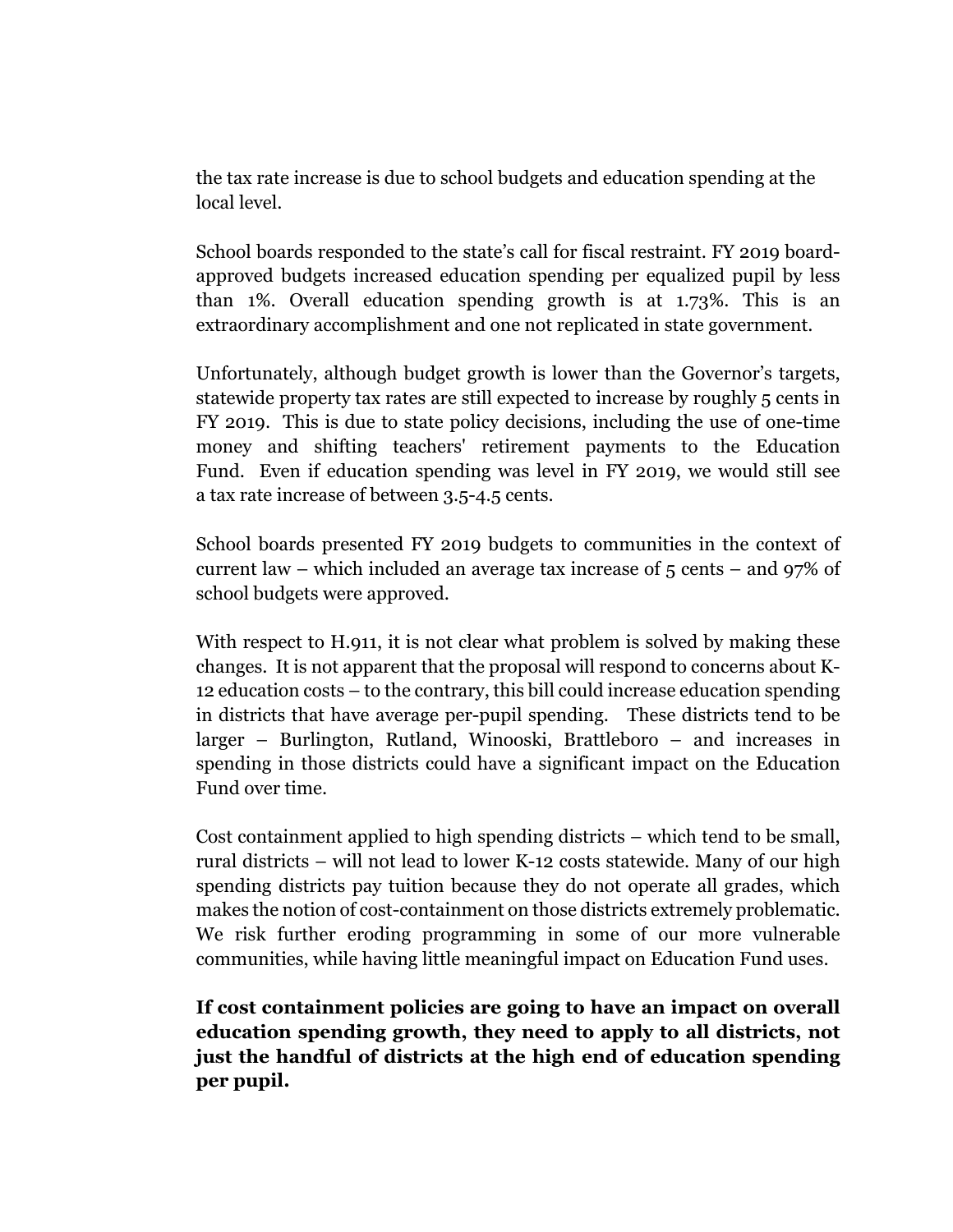The problem being solved here appears to be a political one. The Governor has called upon the General Assembly to take action to ensure there are no statewide property tax rate increases for FY 2019. H.911 provides a path for the General Assembly to raise revenue from an income tax surcharge and lower statewide property tax rates. To some, this may be an elegant solution to a thorny political problem. But the VSBA fears that H.911 could create significant unintended consequences that will result in the need to rewrite the education funding formula again in a few years.

The VSBA board has the following specific concerns about H.911:

- **Timing:** We have serious concerns that it would apply to FY 2019 budgets. Our Association is asking the General Assembly to acknowledge the work of school boards and administrators – who clearly have the support of their communities – and take no action to affect the education funding formula or school district budgets for FY 2019.
- **Clarity:** Early in the session, lawmakers had a goal of simplifying the funding formula and making it easier for voters to understand the connection between budgets and tax rates. This proposal makes that connection more difficult to see, since the income tax surcharge has no relation to education spending in a district. Terms such as base spending amount are similarly confusing as is the application of the yield.
- **5% Incentives:** Since Act 46 passed in 2015, Vermont's school board members have risen to the challenges posed by declining enrollment, rising costs, leadership turnover, and growing inequity in student opportunity, and have charted a positive course forward for public education in Vermont. It has taken hundreds of hours of work on the part of boards and administrators. This work included building trust that changing governance is in the best interests of the students and communities. Changing the incentives available to districts now places school boards in the untenable position of explaining to their communities that some of the benefits of consolidation they described are no longer available. This erodes trust in the entire process and could jeopardize Act 46's final phase of implementation.
- **Teachers' Retirement:** This type of change requires far more deliberation and analysis than it has received to date. The proposal